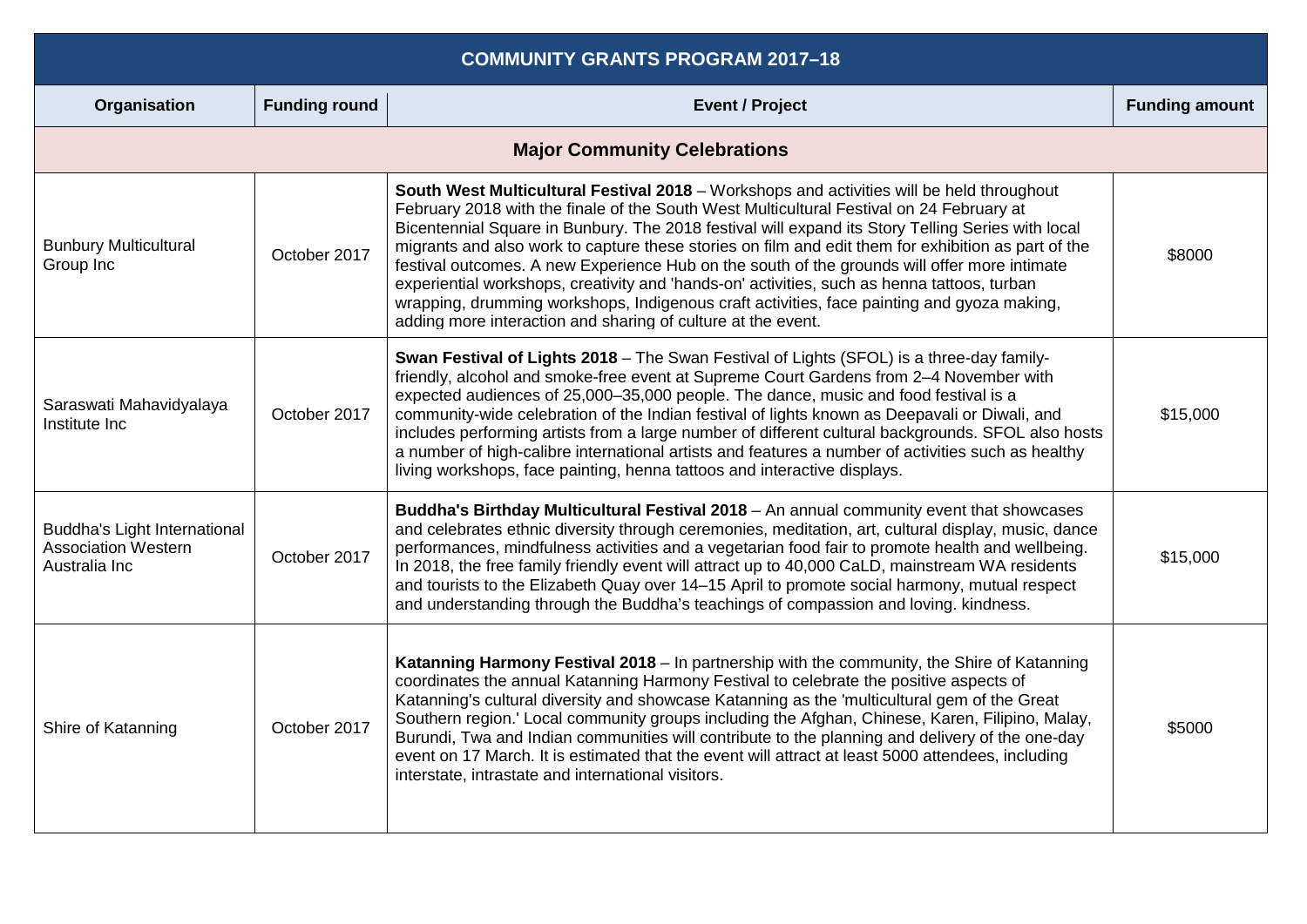| City of Kalgoorlie Boulder                    | October 2017 | <b>Multicultural Festival 2018</b> – The Kalgoorlie-Boulder Multicultural Festival is a one-day street<br>party and evening bazaar on 16 June showcasing the town's culturally diverse communities<br>through food stalls, performances and interactive displays. Activities are delivered by local groups<br>representing the South African, Filipino, Indian, African, Irish and Scottish communities. In 2018<br>the event will play a major role in the citywide celebrations of the 125th anniversary of the<br>discovery of gold in Kalgoorlie, with festivities extending to the Lord Forrest public space. There<br>are plans to partner with the Goldfields Museum, the Historical Society and the City's History and<br>Heritage unit to showcase the contributions of migrants to Kalgoorlie during the Gold Rush. The<br>event is expected to be attended by at least 6000 people.                                                                                                                                                                                                                                                                                                | \$5000   |
|-----------------------------------------------|--------------|-----------------------------------------------------------------------------------------------------------------------------------------------------------------------------------------------------------------------------------------------------------------------------------------------------------------------------------------------------------------------------------------------------------------------------------------------------------------------------------------------------------------------------------------------------------------------------------------------------------------------------------------------------------------------------------------------------------------------------------------------------------------------------------------------------------------------------------------------------------------------------------------------------------------------------------------------------------------------------------------------------------------------------------------------------------------------------------------------------------------------------------------------------------------------------------------------|----------|
| <b>Islamic Centre of West</b><br>Australia    | October 2017 | Eid in the Park 2018 – Eid in the Park consists of six individual events related to Eid-Al-Fitr which<br>occurs in June at the end of Ramadan, the sacred month of fasting; and Eid-Al-Adha which occurs<br>on the morning after the sighting of the new moon on approximately 22 August. On each<br>occasion, three different community events located across parklands or open spaces in Perth are<br>held to acknowledge the significance of the dates to the Muslim community, and to invite the wider<br>community to participate in celebrations alongside their local Muslim and CaLD communities. The<br>celebrations include entertainment, cultural activities, rides and amusements, international food<br>stalls and picnics, and will be held in iconic Perth locations Hale Oval in Kings Park; Mussel Pool<br>in Whiteman Park, and the Ballajura Australian Islamic College in Kewdale. At least 10,500<br>people are expected to attend the public events in 2018.                                                                                                                                                                                                           | \$6000   |
| Australian Arab Association                   | October 2017 | Eid Multicultural Carnivals 2018 - The Eid Multicultural Carnivals are one-day events held in<br>Southern River in June to celebrate Eid-Al-Fitr, and in August to celebrate Eid-Al-Adha. More than<br>28 community organisations contribute to the program, including those from the Turkish,<br>Sudanese, Afghan, Pakistan, Chinese and New Zealand communities. The family-friendly events<br>include activities, market stalls, performances and fireworks. Around 27,000 people are expected<br>to attend the multi-day events.                                                                                                                                                                                                                                                                                                                                                                                                                                                                                                                                                                                                                                                          | \$10,000 |
| Midwest Multicultural<br>Association (WA) Inc | October 2017 | Harmony Week 2018 – The Celebrating Diversity with Love, Respect and Harmony event with<br>the message of 'Everyone Belongs' will be held on 24 March at Geraldton Multipurpose Centre.<br>This free community event will showcase the CaLD community in the City of Greater Geraldton.<br>Different cultural groups - including Indian, Pakistani, African, Filipino, Fijian, Vietnamese and<br>Maori, as well as Islamic associations and schools in Geraldton – will contribute to the<br>performance program which will be headlined by the Latino American group Fantasia Latina. The<br>highlight of the event will be the Parade of Nations where more than 65 flags from all around the<br>world will be carried by festival participants. Key delivery partners include the Geraldton<br>Greenough Farmers' Markets, whose contribution will increase the amount and variety of stalls<br>and activities at the event, and the Shire of Three Springs whose involvement will extend the<br>activities throughout the Mid West region. It is expected the event will be delivered by at least 25<br>volunteers, engage over 100 participants and be attended by at least 1500 people. | \$5000   |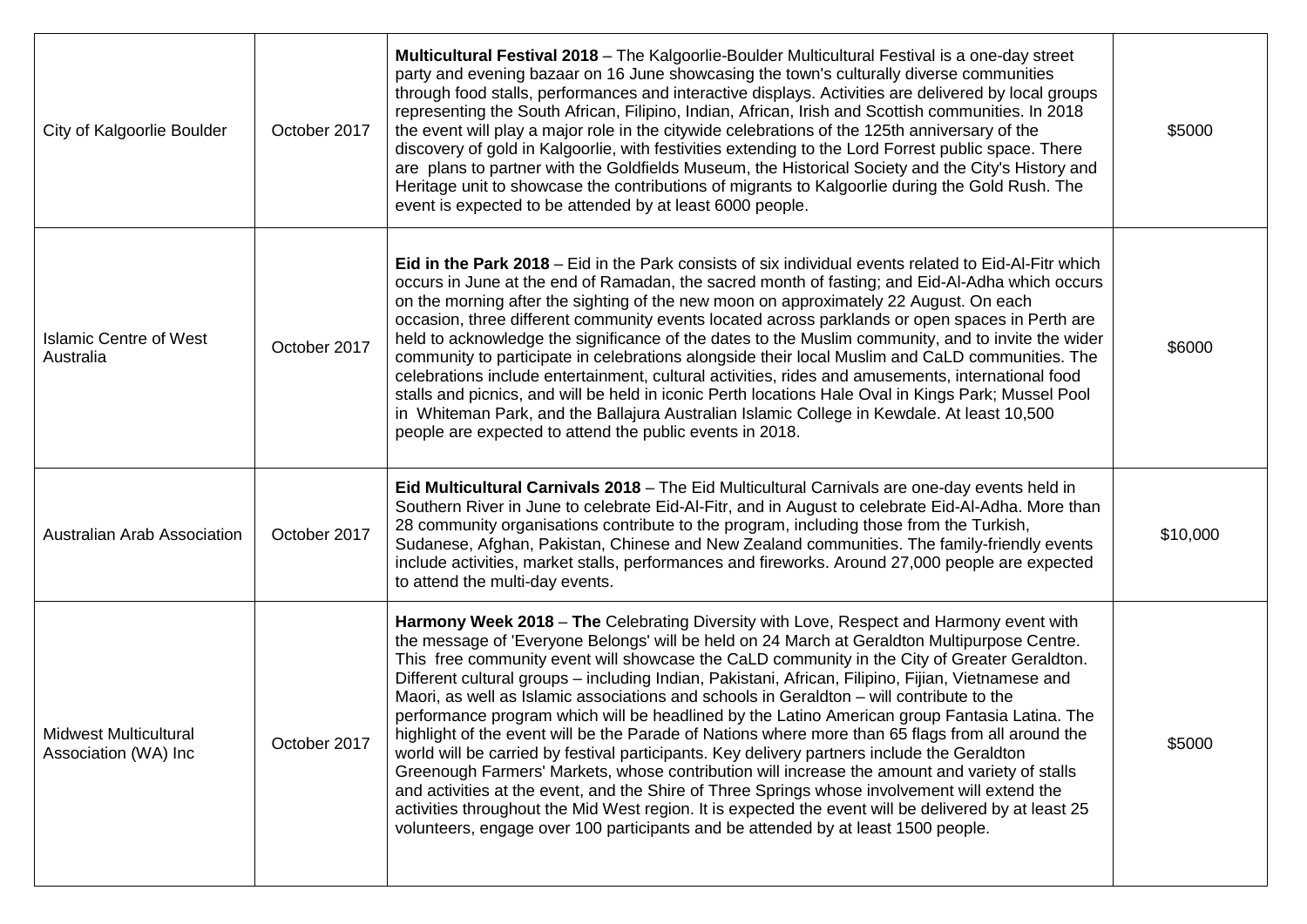| <b>Hellenic Community</b><br>of WA Inc                                                           | October 2017 | Hellenic Community Glendi 2018 - The Glendi is a celebration of the Greek community in<br>Western Australia. The celebration brings together performers, artists, food purveyors and cooks<br>from the Greek community to introduce Western Australians to Greek culture in Western Australia.<br>The event takes place in Russell Square in Northbridge on 21 October. This will be the third time<br>in recent years the Glendi has been held in Northbridge and the second occasion in the October<br>spring community festival period. The event committee will also explore the potential to extend the<br>event to include displays of the history of the Greek community in Western Australia, a sample of<br>Greek drama, an introduction to the role of Greek architecture on Perth's buildings, a fun<br>introduction to the Greek philosophers, the role of Greeks in the foundation of democracy and<br>science, and Greek myths and fables for children. It is expected at least 20,000 people will attend. | \$5000 |
|--------------------------------------------------------------------------------------------------|--------------|--------------------------------------------------------------------------------------------------------------------------------------------------------------------------------------------------------------------------------------------------------------------------------------------------------------------------------------------------------------------------------------------------------------------------------------------------------------------------------------------------------------------------------------------------------------------------------------------------------------------------------------------------------------------------------------------------------------------------------------------------------------------------------------------------------------------------------------------------------------------------------------------------------------------------------------------------------------------------------------------------------------------------|--------|
| <b>Buddhist Council</b><br>of Western Australia Inc                                              | October 2017 | Vesak Celebrations 2018 – This series of community events and activities will be hosted by five<br>Buddhist organisations celebrating Vesak across the Perth metropolitan area in April. It is<br>expected at least 10,000 people from the Buddhist and wider community will attend or participate<br>in the celebrations.                                                                                                                                                                                                                                                                                                                                                                                                                                                                                                                                                                                                                                                                                               | \$5000 |
|                                                                                                  |              | <b>Harmony Week events and activities</b>                                                                                                                                                                                                                                                                                                                                                                                                                                                                                                                                                                                                                                                                                                                                                                                                                                                                                                                                                                                |        |
| <b>Bentley Community Focus</b><br>Inc.                                                           | October 2017 | Bentley Harmony Week - The free one-day community event on 24 March 2018 will include<br>multicultural performances, food and cultural activities. Community groups, schools and service<br>providers from the Bentley area will promote their products and services through various stalls and<br>exhibits with a focus on promoting health and wellbeing. Produce from the Bentley Community<br>Garden will be highlighted through displays and used in cooking. The event will be delivered by a<br>consortium of nine organisations and 40 volunteers, with over 2500 people expected to attend.                                                                                                                                                                                                                                                                                                                                                                                                                     | \$3500 |
| <b>Undalup Association Inc.</b><br>auspicing Busselton and<br>Dunsborough Multicultural<br>Group | October 2017 | The South West Harmony Festival 2018 - The South West Harmony Festival in Busselton will<br>provide a platform for the various CaLD communities within the town and region to showcase their<br>traditional cultures and food to the wider community alongside a program of performances and<br>activities. Communities being represented include Japanese, Moroccan, Brazilian, African,<br>Spanish, French and Indonesian. In 2018, the event will be delivered in partnership with the<br>Undalup Association to feature Aboriginal culture. The free festival event is on 25 March 2018 and<br>is expected to attract up to 1000 people from around the South West region.                                                                                                                                                                                                                                                                                                                                           | \$5000 |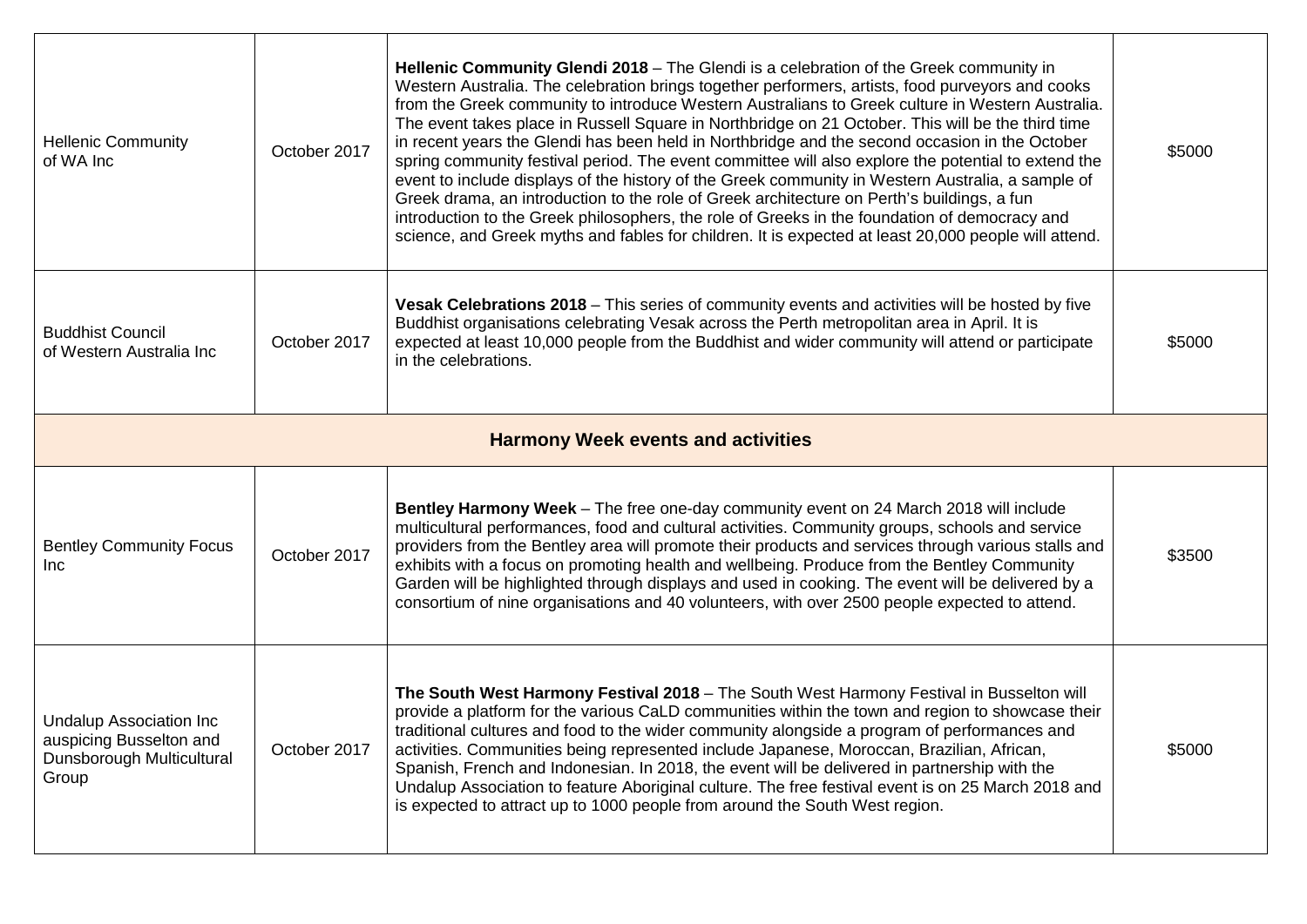| Youth Affairs Council of WA<br><b>Inc</b>                                   | October 2017 | Harmony Week Catalyst for Change Film Screening 2018 - Youth Affairs Council of WA<br>(YACWA) and the Multicultural Youth Advisory Network (MYAN) WA will work with a group of<br>young people from refugee and migrant backgrounds to develop a set of interview questions to<br>ask politicians and key decision makers on behalf of young CaLD people in WA. The questions<br>will relate to issues of identity, sense of belonging, inclusion, refugees and asylum seekers, mental<br>health, wellbeing, discrimination and what Harmony Week means to them. A young filmmaker will<br>record the interviews and develop a 10- minute film to be screened publicly during Harmony<br>Week. There will also be further opportunities to screen the film at other youth-targeted events<br>such as WA Youth Week and share it through online content sharing platforms. The project will be<br>driven by at least eight CaLD participants, and aims to engage at least 10 high-profile<br>interviewees. | \$5000 |
|-----------------------------------------------------------------------------|--------------|-----------------------------------------------------------------------------------------------------------------------------------------------------------------------------------------------------------------------------------------------------------------------------------------------------------------------------------------------------------------------------------------------------------------------------------------------------------------------------------------------------------------------------------------------------------------------------------------------------------------------------------------------------------------------------------------------------------------------------------------------------------------------------------------------------------------------------------------------------------------------------------------------------------------------------------------------------------------------------------------------------------|--------|
| Buddha's Light International<br><b>Association Western</b><br>Australia Inc | October 2017 | Tea and Harmony 2018 - Five ethnic groups will demonstrate the tea ceremony unique to their<br>culture including preparation style, food accompaniments, history and ritual, before all attendees<br>join in a shared celebration with traditional food and Chinese performances. The event will be<br>hosted at the Fo Guang Shan Temple on 18 March 2018, showcasing the venue and its<br>membership to members of various cultural communities and local residents. It is expected at<br>least 400 people will attend the event.                                                                                                                                                                                                                                                                                                                                                                                                                                                                       | \$3500 |
| <b>Peel Multicultural</b><br>Association Inc                                | October 2017 | Mandurah Harmony Week 2018 - The community festival event will be held in conjunction with<br>the Mandurah Boardwalk Markets on 25 March to focus on and celebrate the culturally diverse<br>communities in Mandurah and the Peel region through cultural performances and food stalls. The<br>program will include local Filipino, African, Maori and Aboriginal groups. The event will be planned<br>and delivered by a committee representing 14 local groups and businesses and 25 volunteers,<br>and is expected to be attended by 800 people.                                                                                                                                                                                                                                                                                                                                                                                                                                                       | \$2700 |
| <b>Edmund Rice Centre</b><br>Mirrabooka Inc                                 | October 2017 | Mirrabooka Celebrating Harmony Week 2018 - This annual event is a partnership initiative<br>involving service providers and government agencies based in the Mirrabooka area. It will deliver<br>a program of free cultural activities and displays, entertainment, information stalls and food for<br>local CaLD families and the general community on 16 March. The celebrations aim to promote the<br>diversity of the Mirrabooka area and strengthen relationships between the community and the<br>organisations hosting the event. It is expected up to 40 organisations will be involved in the<br>planning and delivery of the event, and at least 1100 community members will attend and<br>participate.                                                                                                                                                                                                                                                                                         | \$5000 |
| Shire of Three Springs                                                      | October 2017 | Welcome to Three Springs - A free community event on 17 March that includes live cultural<br>performances, local business stalls, interactive activities and a long table dinner with authentic<br>Malaysian and New Zealand cuisines. The event coordinators will work alongside the Midwest<br>Multicultural Association to supplement the Harmony Week celebrations in Geraldton and gain<br>access to the performing artists including belly dancers and African drummers. The event is<br>expected to be delivered by eight community groups and attended by at least 110 people.                                                                                                                                                                                                                                                                                                                                                                                                                    | \$2300 |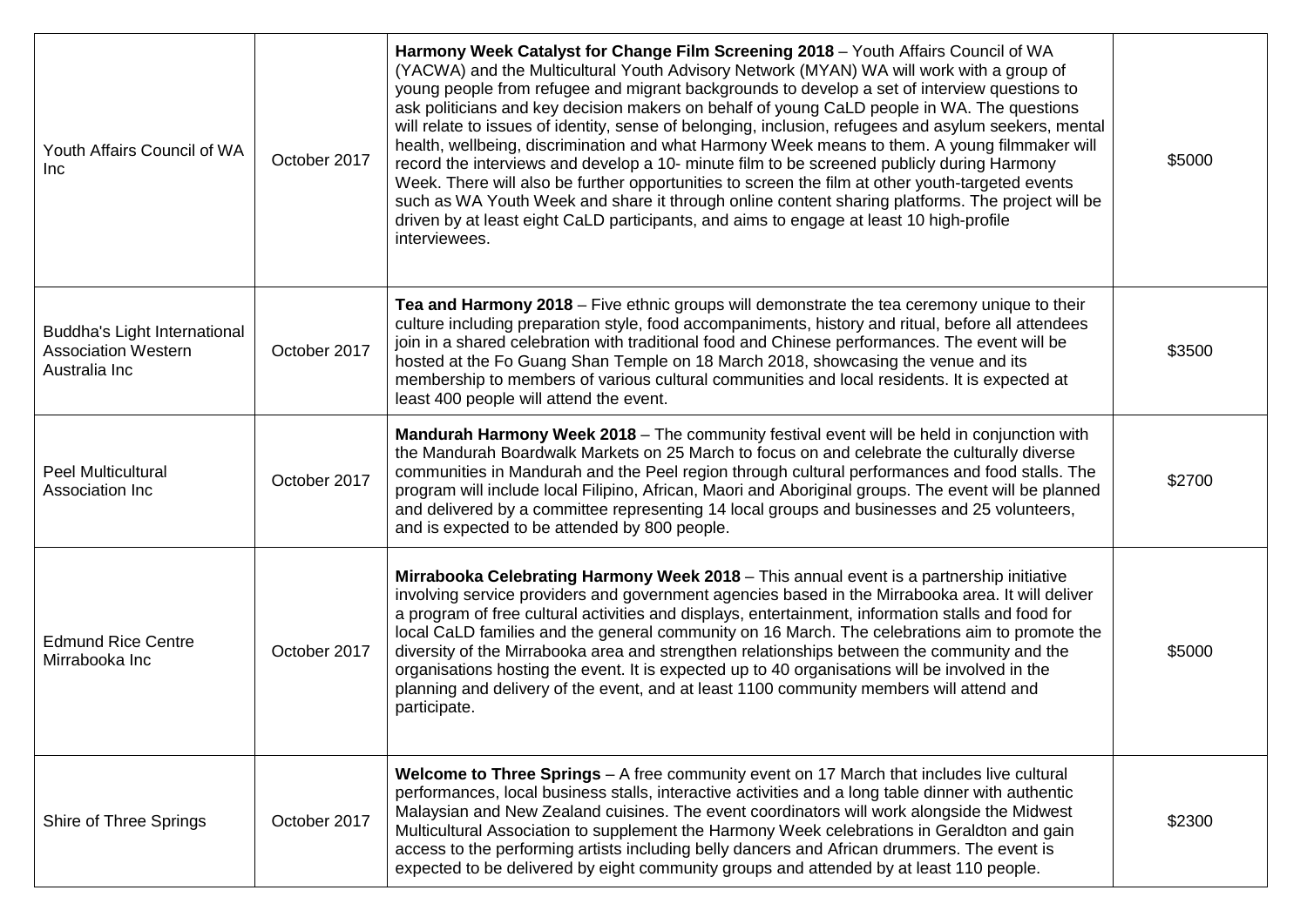| The Sri Lankan Cultural<br>Society of WA                                          | October 2017 | Heron Park Harmony Festival 2018 - The Heron Park Harmony Festival acts not only as a<br>celebration of local cultures and diversity but seeks to educate and connect communities and<br>individuals. It will showcase multicultural dance, art, food and fashion as well as information on<br>multicultural community and support groups. The one-day festival on 18 March in Harrisdale will<br>be delivered by a consortium of six organisations representing CaLD associations, local<br>government and private business and is expected to be attended by at least 3000 people.                                                                                                                                                                                                                  | \$5000 |
|-----------------------------------------------------------------------------------|--------------|-------------------------------------------------------------------------------------------------------------------------------------------------------------------------------------------------------------------------------------------------------------------------------------------------------------------------------------------------------------------------------------------------------------------------------------------------------------------------------------------------------------------------------------------------------------------------------------------------------------------------------------------------------------------------------------------------------------------------------------------------------------------------------------------------------|--------|
| <b>Russian Ethnic Community</b><br>and Youth Development<br>Association of WA Inc | October 2017 | Harmony Week International Festival - This public performance festival in Forrest Place on 18<br>March will showcase the traditional cultures of European, Asian and African communities. The<br>event will be delivered by a partnership of three Russian community associations, and will bring<br>together up to 10 grassroots cultural performance groups from across Perth to showcase WA's<br>cultural diversity. The event is expected to be delivered by 50 volunteers and attended by at least<br>1800 people.                                                                                                                                                                                                                                                                               | \$5000 |
| Australian Asian<br>Association of WA Inc                                         | October 2017 | AAA Multicultural Harmony Week 2018 - This event will be held on 18 March at the Italian Club<br>in West Perth and will represent and showcase the cultures of the Australian Asian Association's<br>membership - including the Filipino, Nepalese, Eritrean, Igbo, Thai, Chinese, Oromo, Ethiopian,<br>Indonesian and Brazilian communities - through performance and cuisine. This year, the event<br>provides an opportunity for smaller and emerging CaLD communities and associations to<br>showcase their cultures to the event's established audience, and will invite students from AAA's<br>affiliated community language schools to participate in the program. It is expected that the event<br>will engage around 25 community associations and will be attended by at least 2000 people. | \$5000 |
| <b>Football West Ltd</b>                                                          | October 2017 | Harmony Week Football Festival 2018 - Football West's Harmony Week Football Festival at<br>Langley Park will target multicultural participants in WA to participate in a small-sided football<br>exhibition on 17 March during the 2018 Harmony Week celebrations. Cultural activations involving<br>food and entertainment will also be incorporated into the event to add to the celebration of cultural<br>diversity. Within the 10 culturally diverse community groups engaged with the project, Football<br>West will reach more than 180 participants, predominantly aged between 16 and 25, and a further<br>300 community members through visitors and spectators throughout the event.                                                                                                       | \$3000 |
| Chung Wah Association                                                             | October 2017 | Chung Wah Dragon Boat Festival 2018 - In partnership with Dragon Boating WA and the<br>Australian Shanghai Federation, Chung Wah presents the Dragon Boat Festival on 17 March on<br>Swan River as a public demonstration of this popular Chinese watersport supported by a<br>community event. The festival includes culturally diverse food stalls and a program of cultural<br>performances and activities. It is expected that the festival will attract 400 participants from dragon<br>boating clubs, and will be attended by at least 10,000 people.                                                                                                                                                                                                                                           | \$5000 |
| <b>Sponsorships</b>                                                               |              |                                                                                                                                                                                                                                                                                                                                                                                                                                                                                                                                                                                                                                                                                                                                                                                                       |        |